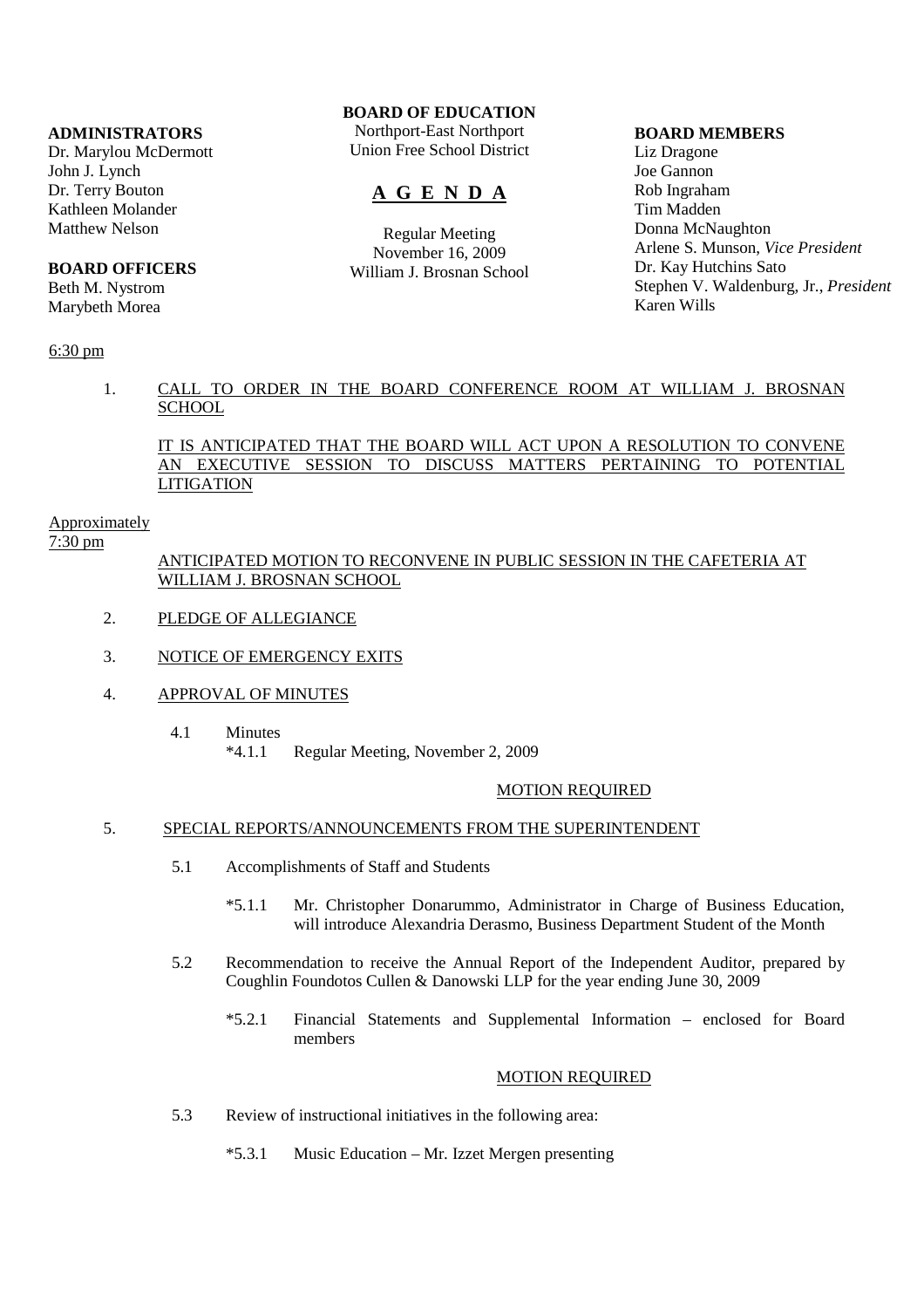\*5.4 Recommendation to receive the final recommendations for course catalog changes at the middle schools for the 2010-2011 school year.

#### MOTION REQUIRED

- \*5.5 For Information: Upcoming Meetings
- 5.6 Board Counsel update on transportation issues addressed at November 2, 2009 Board Meeting

#### 6. COMMUNICATIONS

*Please Note: This is the opportunity for persons who had written letters to the Board to speak to the Board regarding the issues raised in their communications. Speakers are asked to keep their comments brief, and to speak for no longer than 5 minutes.*

 \*6.1 Email from Mr. Albert Prisco, received November 5, 2009, to Mr. Stephen Waldenburg, Jr., and Members of the Board, re: School closing on Jewish holidays

#### 7. PUBLIC PARTICIPATION

*Please Note: Community members are invited to share their questions, comments, or concerns with the school board. When speaking, citizens should state their name and address for the record and limit their presentation to 5 minutes. Where possible, the board will answer factual questions immediately. A written response may be provided when information is not available. If a response would involve discussion of board policy or decisions which might be of interest to citizens not present at the meeting, the board may place the item on a future meeting agenda*.

#### 8. SUPERINTENDENT'S REPORT, GENERAL - FOR BOARD ACTION

8.1 Recommendation to approve the following Personnel Schedules:

| Schedule A |        | Certified Staff                |
|------------|--------|--------------------------------|
| Schedule B |        | Non-Instructional Staff        |
| Schedule C | $\sim$ | <b>Salary Transfers</b>        |
| Schedule D | $\sim$ | Extra Pay                      |
| Schedule J |        | Committee on Special Education |
|            |        |                                |

#### MOTION REQUIRED

 8.2 Recommendation to approve the following district parents to serve as parent members for CPSE/CSE meetings during the 2009-2010 school year: Rachel Moore Bogner, Dina Frisoli, Tara Healy, Lori Maldavir, Andrew Rapiejko

#### MOTION REQUIRED

#### 9. SUPERINTENDENT'S REPORT, FINANCIAL - FOR BOARD ACTION

 \*9.1 Recommendation to approve membership in the New York State School Boards Association in the amount of \$11,115.00 for 2010 – enclosed for Board members

## MOTION REQUIRED

9.2 Recommendation to receive the following donations to the district: